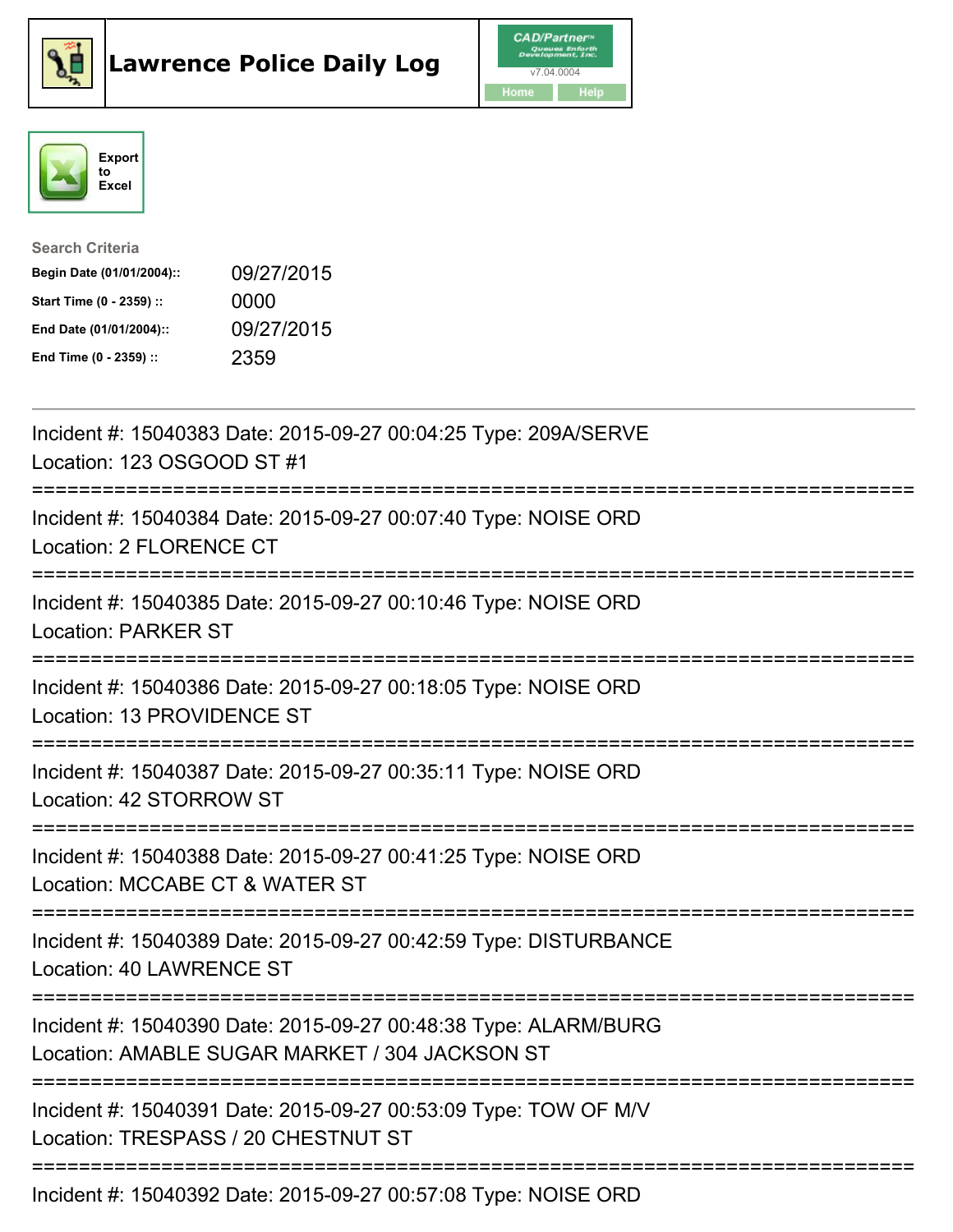Location: 4 BARNARD RD =========================================================================== Incident #: 15040393 Date: 2015-09-27 01:16:31 Type: NOISE ORD Location: 83 OXFORD ST FL 1ST =========================================================================== Incident #: 15040394 Date: 2015-09-27 01:17:57 Type: M/V STOP Location: ESSEX ST & FRANKLIN ST =========================================================================== Incident #: 15040396 Date: 2015-09-27 01:18:20 Type: SUS PERS/MV Location: 41 BROOK ST =========================================================================== Incident #: 15040395 Date: 2015-09-27 01:20:00 Type: AUTO ACC/PI Location: BAILEY ST & PHILLIPS ST =========================================================================== Incident #: 15040397 Date: 2015-09-27 01:21:43 Type: HARASSMENT Location: 41 BROOK ST =========================================================================== Incident #: 15040398 Date: 2015-09-27 01:22:18 Type: DK (DRUNK) Location: 118 S UNION ST =========================================================================== Incident #: 15040399 Date: 2015-09-27 01:25:44 Type: A&B PAST Location: 2 NEWBURY ST =========================================================================== Incident #: 15040400 Date: 2015-09-27 01:31:12 Type: MISSING PERS Location: 58 BIGELOW ST =========================================================================== Incident #: 15040401 Date: 2015-09-27 01:34:58 Type: NOISE ORD Location: ALEMANY AUTO REPAIR / 27 KNOX ST =========================================================================== Incident #: 15040402 Date: 2015-09-27 01:47:31 Type: NOISE ORD Location: 68 WALNUT ST =========================================================================== Incident #: 15040403 Date: 2015-09-27 01:51:26 Type: NEIGHBOR PROB Location: 42 STORROW ST =========================================================================== Incident #: 15040405 Date: 2015-09-27 01:52:03 Type: A&B PAST Location: 2 NEWBURY ST =========================================================================== Incident #: 15040404 Date: 2015-09-27 01:52:13 Type: SHOTS FIRED Location: FERRY ST & HARRIMAN ST ===========================================================================

Incident #: 15040406 Date: 2015-09-27 01:58:54 Type: NOISE ORD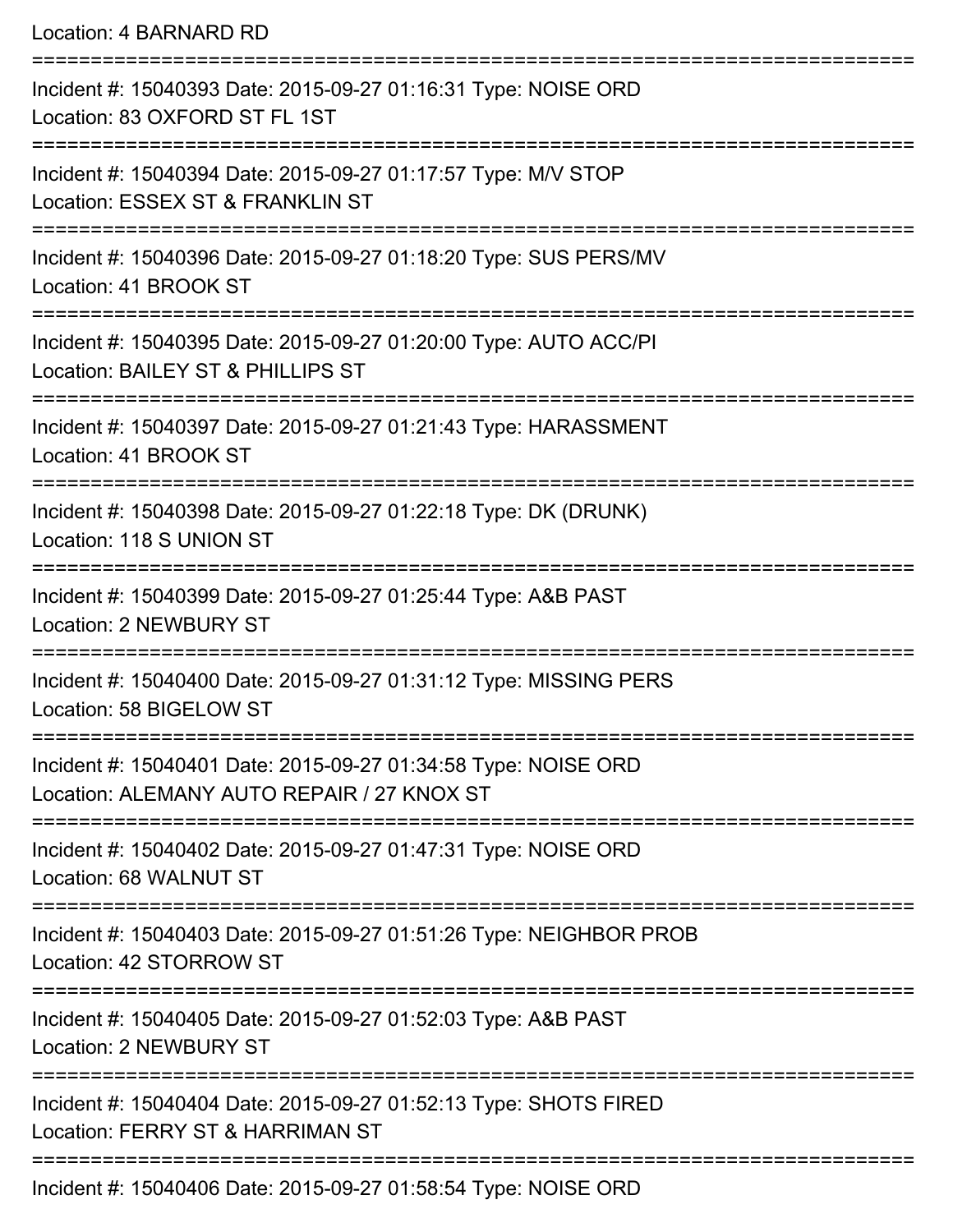| Incident #: 15040407 Date: 2015-09-27 02:08:50 Type: NOISE ORD<br>Location: 14 BENNINGTON ST FL 1ST     |
|---------------------------------------------------------------------------------------------------------|
| Incident #: 15040408 Date: 2015-09-27 02:19:26 Type: DISTURBANCE<br>Location: 83 OXFORD ST              |
| Incident #: 15040409 Date: 2015-09-27 02:21:19 Type: NOISE ORD<br>Location: 143 SYLVESTER ST            |
| Incident #: 15040410 Date: 2015-09-27 02:22:23 Type: SUS PERS/MV<br>Location: 435 HIGH ST               |
| Incident #: 15040411 Date: 2015-09-27 02:45:53 Type: NOISE ORD<br>Location: 45 SPRINGFIELD ST FL 2ND    |
| Incident #: 15040413 Date: 2015-09-27 02:56:38 Type: A&B PAST<br>Location: S UNION ST                   |
| Incident #: 15040412 Date: 2015-09-27 02:56:51 Type: M/V STOP<br>Location: AMESBURY ST & ESSEX ST       |
| Incident #: 15040414 Date: 2015-09-27 02:59:00 Type: NOISE ORD<br><b>Location: THORNTON AVE</b>         |
| Incident #: 15040415 Date: 2015-09-27 03:20:53 Type: M/V STOP<br>Location: ESSEX ST & LAWRENCE ST       |
| Incident #: 15040416 Date: 2015-09-27 03:33:02 Type: HIT & RUN M/V<br>Location: 12 METHUEN ST           |
| Incident #: 15040417 Date: 2015-09-27 03:39:13 Type: ALARM/BURG<br>Location: SAEZ RESD. / 74 HANCOCK ST |
| Incident #: 15040418 Date: 2015-09-27 03:56:27 Type: LOST PERSON<br>Location: 90 LOWELL ST              |
| Incident #: 15040419 Date: 2015-09-27 04:01:15 Type: NOISE ORD<br>Location: 11 ALBION ST                |
| Incident #: 15040420 Date: 2015-09-27 04:27:02 Type: UNWANTEDGUEST                                      |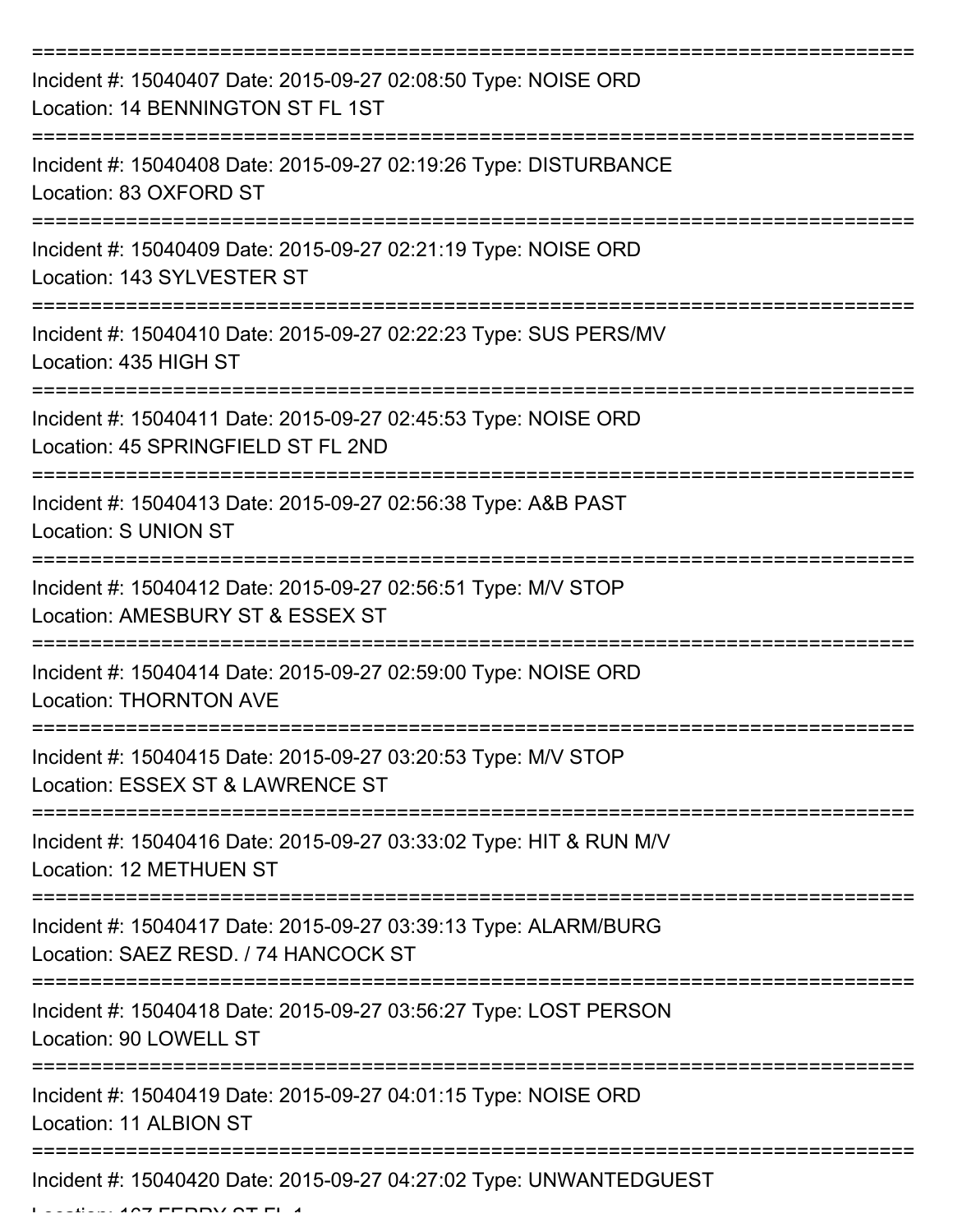| Incident #: 15040421 Date: 2015-09-27 04:32:59 Type: LOUD NOISE<br>Location: 31 KENDRICK ST                       |
|-------------------------------------------------------------------------------------------------------------------|
| Incident #: 15040422 Date: 2015-09-27 05:14:34 Type: SUS PERS/MV<br>Location: 50 ISLAND ST                        |
| Incident #: 15040423 Date: 2015-09-27 05:25:34 Type: MEDIC SUPPORT<br>Location: 660 HAVERHILL ST #1               |
| Incident #: 15040424 Date: 2015-09-27 06:09:12 Type: LOUD NOISE<br>Location: 75 CROSS ST FL 3                     |
| Incident #: 15040425 Date: 2015-09-27 06:18:54 Type: ALARM/BURG<br>Location: 12 BROADWAY                          |
| Incident #: 15040426 Date: 2015-09-27 07:19:06 Type: PARK & WALK<br>Location: BROADWAY                            |
| Incident #: 15040427 Date: 2015-09-27 07:28:02 Type: MAL DAMAGE<br>Location: 523 LOWELL ST                        |
| Incident #: 15040428 Date: 2015-09-27 08:02:37 Type: MEDIC SUPPORT<br>Location: CARRIBBEAN BAKERY / 205 BROADWAY  |
| Incident #: 15040429 Date: 2015-09-27 08:12:12 Type: ALARMS<br>Location: TOM POULK RESD / 42 LOUISBERG ST         |
| Incident #: 15040430 Date: 2015-09-27 08:58:25 Type: CLOSE STREET<br>Location: AMES ST & HAVERHILL ST             |
| Incident #: 15040431 Date: 2015-09-27 09:34:04 Type: ALARM/BURG<br>Location: IGLESIA BATISTA BIBLICA / 3 GREEN ST |
| Incident #: 15040432 Date: 2015-09-27 09:43:07 Type: PARK & WALK<br>Location: BROADWAY                            |
| Incident #: 15040434 Date: 2015-09-27 09:51:13 Type: SUS PERS/MV<br>Location: PARKER ST & SALEM ST                |
| Incident #: 15040433 Date: 2015-09-27 10:13:07 Type: HIT & RUN M/V                                                |

Location: 201 BAILEY ST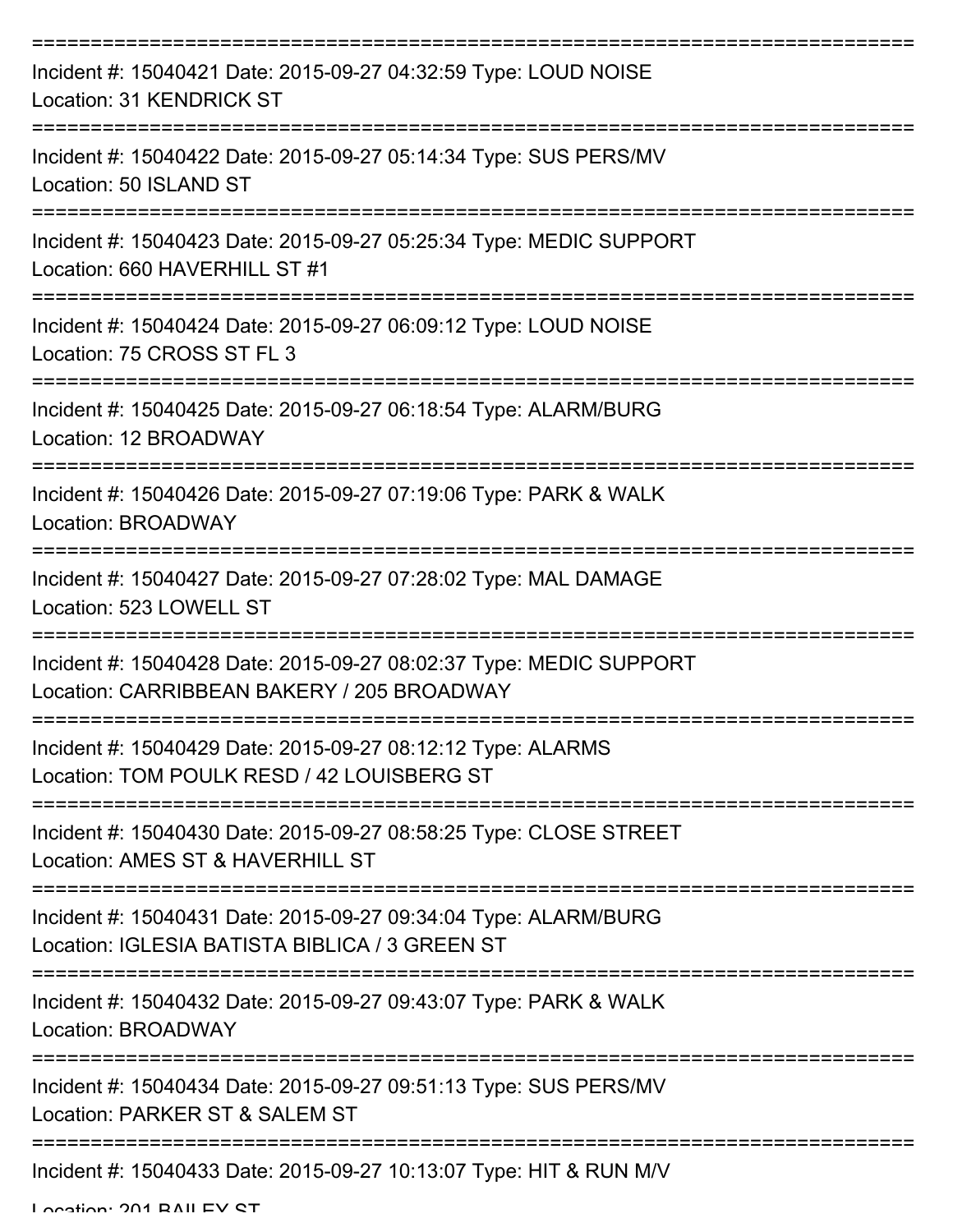| Incident #: 15040435 Date: 2015-09-27 10:22:03 Type: M/V STOP<br>Location: 47 WEST ST                       |
|-------------------------------------------------------------------------------------------------------------|
| Incident #: 15040436 Date: 2015-09-27 10:27:07 Type: SHOPLIFTING<br>Location: CVS PHARMACY / 205 S BROADWAY |
| Incident #: 15040437 Date: 2015-09-27 10:43:28 Type: M/V STOP<br>Location: BROADWAY & HAVERHILL ST          |
| Incident #: 15040438 Date: 2015-09-27 10:52:09 Type: GUN CALL<br>Location: DAISY ST & HOLLY ST              |
| Incident #: 15040439 Date: 2015-09-27 11:01:20 Type: DISTURBANCE<br>Location: 364 ANDOVER ST                |
| Incident #: 15040440 Date: 2015-09-27 11:08:37 Type: MV/BLOCKING<br>Location: 121 MYRTLE ST                 |
| Incident #: 15040441 Date: 2015-09-27 11:19:28 Type: INVESTIGATION<br>Location: 5 ALBION ST                 |
| Incident #: 15040442 Date: 2015-09-27 11:31:34 Type: MAL DAMAGE<br>Location: 14 CAMBRIDGE ST                |
| Incident #: 15040443 Date: 2015-09-27 11:32:02 Type: PARK & WALK<br>Location: BROADWAY                      |
| Incident #: 15040444 Date: 2015-09-27 11:36:20 Type: M/V STOP<br>Location: BROADWAY & LOWELL ST             |
| Incident #: 15040446 Date: 2015-09-27 12:00:42 Type: B&E/MV/PAST<br>Location: 127 E HAVERHILL ST            |
| Incident #: 15040445 Date: 2015-09-27 12:01:08 Type: B&E/PAST<br>Location: 86 PHILLIPS ST                   |
| Incident #: 15040447 Date: 2015-09-27 12:08:37 Type: SUS PERS/MV<br>Location: MT VERNON ST & STEVENS ST     |
| Incident #: 15040448 Date: 2015-09-27 12:35:12 Type: GENERAL SERV                                           |

Location: 52 CRESCENT ST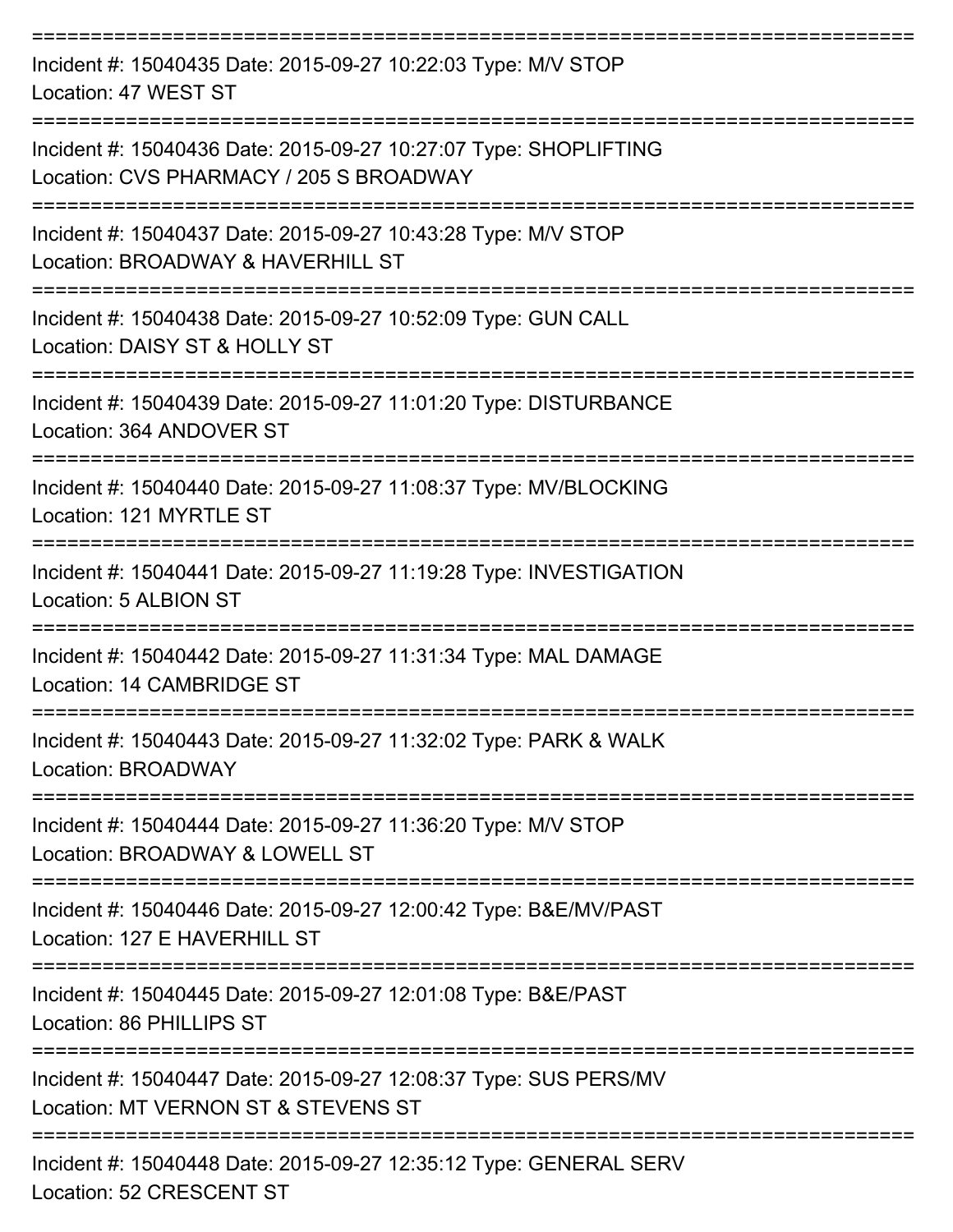| Incident #: 15040449 Date: 2015-09-27 13:00:54 Type: ALARM/BURG<br>Location: LAWRENCE HIGH SCHOOL / 71 N PARISH RD                                |
|---------------------------------------------------------------------------------------------------------------------------------------------------|
| ==================================<br>Incident #: 15040450 Date: 2015-09-27 13:11:07 Type: LARCENY/PAST<br>Location: FAMILY DOLLAR / 700 ESSEX ST |
| Incident #: 15040451 Date: 2015-09-27 13:13:29 Type: LOST PROPERTY<br>Location: 10 FLORAL ST                                                      |
| Incident #: 15040452 Date: 2015-09-27 13:41:05 Type: NOISE ORD<br>Location: 1 CAULKINS CT                                                         |
| Incident #: 15040453 Date: 2015-09-27 14:04:55 Type: B&E/PROG<br>Location: LEONARD SCHOOL / 60 ALLEN ST                                           |
| Incident #: 15040454 Date: 2015-09-27 15:22:17 Type: DRINKING PUBL<br><b>Location: WEST ST</b>                                                    |
| Incident #: 15040455 Date: 2015-09-27 15:23:01 Type: VIO CITY ORD<br>Location: 6 E HAVERHILL ST                                                   |
| Incident #: 15040456 Date: 2015-09-27 15:47:03 Type: GENERAL SERV<br>Location: COMMON ST & LAWRENCE ST                                            |
| Incident #: 15040457 Date: 2015-09-27 16:01:37 Type: MV/BLOCKING<br><b>Location: 1 BENNINGTON ST</b>                                              |
| Incident #: 15040458 Date: 2015-09-27 16:07:27 Type: ALARM/BURG<br>Location: 12 HOBSON ST                                                         |
| Incident #: 15040459 Date: 2015-09-27 16:17:51 Type: UNWANTEDGUEST<br>Location: 235 JACKSON ST #1                                                 |
| Incident #: 15040460 Date: 2015-09-27 16:19:34 Type: GENERAL SERV<br><b>Location: BARKER ST</b>                                                   |
| Incident #: 15040461 Date: 2015-09-27 16:22:34 Type: UNWANTEDGUEST<br>Location: ELKS LODGE / 652 ANDOVER ST                                       |
| Incident #: 15040462 Date: 2015-09-27 16:23:31 Type: AUTO ACC/NO PI<br>Location: 73 WINTHROP AV                                                   |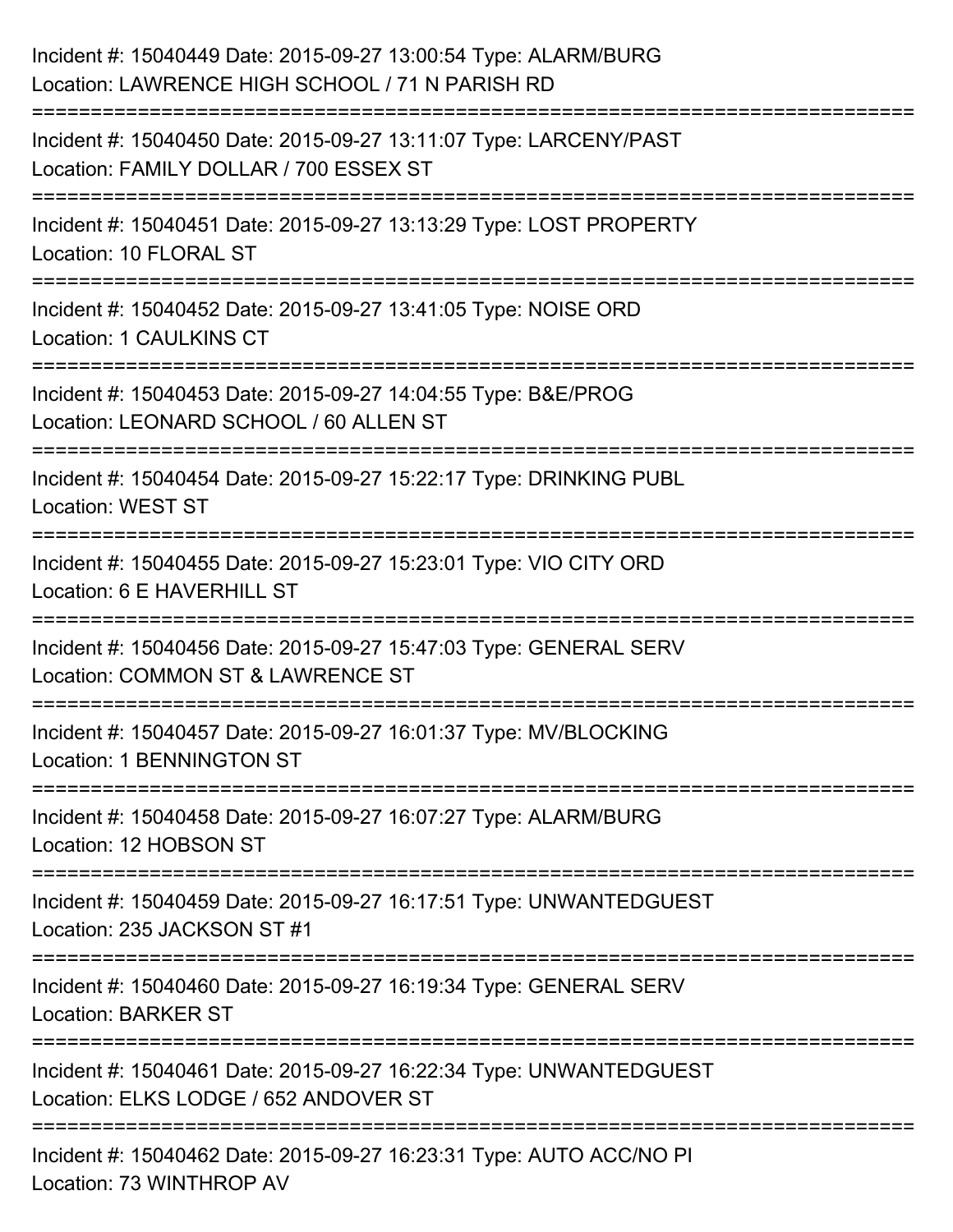Incident #: 15040463 Date: 2015-09-27 16:30:14 Type: NOISE ORD Location: 390 AMES ST

Incident #: 15040464 Date: 2015-09-27 16:38:51 Type: UNWANTEDGUEST Location: HAFFNERS GAS STATION / 469 HAVERHILL ST

===========================================================================

===========================================================================

Incident #: 15040465 Date: 2015-09-27 16:59:33 Type: NOISE ORD Location: E HAVERHILL ST & HOWARD ST

===========================================================================

Incident #: 15040467 Date: 2015-09-27 17:00:45 Type: DOMESTIC/PROG Location: 31 BROOK ST FL 3RDFL

===========================================================================

Incident #: 15040466 Date: 2015-09-27 17:00:48 Type: SUS PERS/MV Location: ATLANTIC COAST PAPERBOARD / 250 CANAL ST

===========================================================================

Incident #: 15040468 Date: 2015-09-27 17:02:14 Type: DISTURBANCE Location: 37-39 BROOK ST

===========================================================================

Incident #: 15040469 Date: 2015-09-27 17:03:29 Type: DRINKING PUBL

Location: WEST ST

===========================================================================

Incident #: 15040470 Date: 2015-09-27 17:05:24 Type: MEDIC SUPPORT Location: 264 E HAVERHILL ST #18 FL 3

===========================================================================

Incident #: 15040471 Date: 2015-09-27 17:16:53 Type: SUS PERS/MV Location: HAFFNERS GAS STATION / 469 HAVERHILL ST

===========================================================================

Incident #: 15040472 Date: 2015-09-27 17:26:37 Type: ALARM/BURG

Location: SO LAW EAST / 165 CRAWFORD ST

===========================================================================

Incident #: 15040473 Date: 2015-09-27 17:27:34 Type: NOISE ORD

Location: 71 ELM ST

===========================================================================

Incident #: 15040474 Date: 2015-09-27 17:40:25 Type: M/V STOP Location: FRANKLIN ST

===========================================================================

Incident #: 15040475 Date: 2015-09-27 17:49:26 Type: SUS PERS/MV

Location: WALGREENS / 220 S BROADWAY

===========================================================================

===========================================================================

Incident #: 15040476 Date: 2015-09-27 17:52:52 Type: MEDIC SUPPORT Location: 21 LOGAN ST #1 FL 1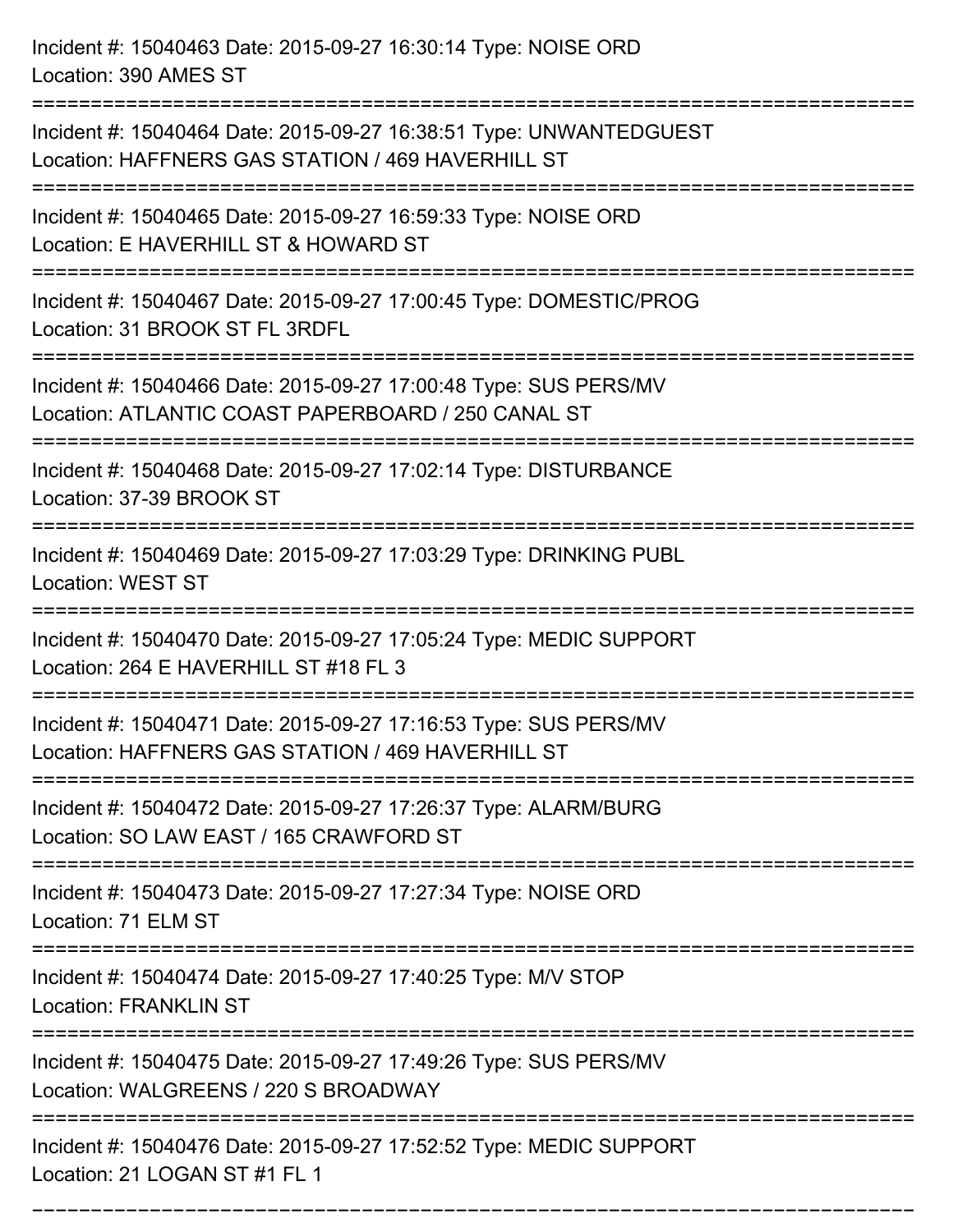| Incident #: 15040479 Date: 2015-09-27 18:20:50 Type: ALARM/BURG<br>Location: RESIDENTIAL BURGLAR ALARM; ERICA / 47 BERESFORD ST<br>Incident #: 15040478 Date: 2015-09-27 18:21:15 Type: INVESTIGATION<br>Location: 18 CORNISH ST<br>Incident #: 15040480 Date: 2015-09-27 18:21:49 Type: NOISE ORD<br>Location: FLEA MARKET / MANCHESTER<br>Incident #: 15040481 Date: 2015-09-27 18:30:52 Type: M/V STOP<br>Location: ESSEX ST & WINTER ST<br>Incident #: 15040482 Date: 2015-09-27 18:33:18 Type: M/V STOP<br>Location: 161 BOXFORD ST #REAR<br>Incident #: 15040483 Date: 2015-09-27 18:36:56 Type: ALARM/BURG |
|-------------------------------------------------------------------------------------------------------------------------------------------------------------------------------------------------------------------------------------------------------------------------------------------------------------------------------------------------------------------------------------------------------------------------------------------------------------------------------------------------------------------------------------------------------------------------------------------------------------------|
|                                                                                                                                                                                                                                                                                                                                                                                                                                                                                                                                                                                                                   |
|                                                                                                                                                                                                                                                                                                                                                                                                                                                                                                                                                                                                                   |
|                                                                                                                                                                                                                                                                                                                                                                                                                                                                                                                                                                                                                   |
|                                                                                                                                                                                                                                                                                                                                                                                                                                                                                                                                                                                                                   |
|                                                                                                                                                                                                                                                                                                                                                                                                                                                                                                                                                                                                                   |
| Location: RESIDENTIAL ALARM; VALENTIN / 12 HOBSON ST<br>--------------                                                                                                                                                                                                                                                                                                                                                                                                                                                                                                                                            |
| Incident #: 15040484 Date: 2015-09-27 18:39:20 Type: M/V STOP<br><b>Location: MANCHESTER ST</b>                                                                                                                                                                                                                                                                                                                                                                                                                                                                                                                   |
| Incident #: 15040485 Date: 2015-09-27 18:47:06 Type: M/V STOP<br>Location: BROADWAY & MANCHESTER ST                                                                                                                                                                                                                                                                                                                                                                                                                                                                                                               |
| Incident #: 15040486 Date: 2015-09-27 18:50:46 Type: M/V STOP<br>Location: 97 PHILLIPS ST                                                                                                                                                                                                                                                                                                                                                                                                                                                                                                                         |
| Incident #: 15040487 Date: 2015-09-27 18:54:55 Type: M/V STOP<br><b>Location: MANCHESTER</b>                                                                                                                                                                                                                                                                                                                                                                                                                                                                                                                      |
| Incident #: 15040488 Date: 2015-09-27 18:55:40 Type: M/V STOP<br><b>Location: MANCHESTER</b>                                                                                                                                                                                                                                                                                                                                                                                                                                                                                                                      |
| Incident #: 15040489 Date: 2015-09-27 18:56:15 Type: M/V STOP<br><b>Location: MANCHESTER</b>                                                                                                                                                                                                                                                                                                                                                                                                                                                                                                                      |
| Incident #: 15040490 Date: 2015-09-27 18:57:00 Type: M/V STOP<br>Location: 69 PARKER                                                                                                                                                                                                                                                                                                                                                                                                                                                                                                                              |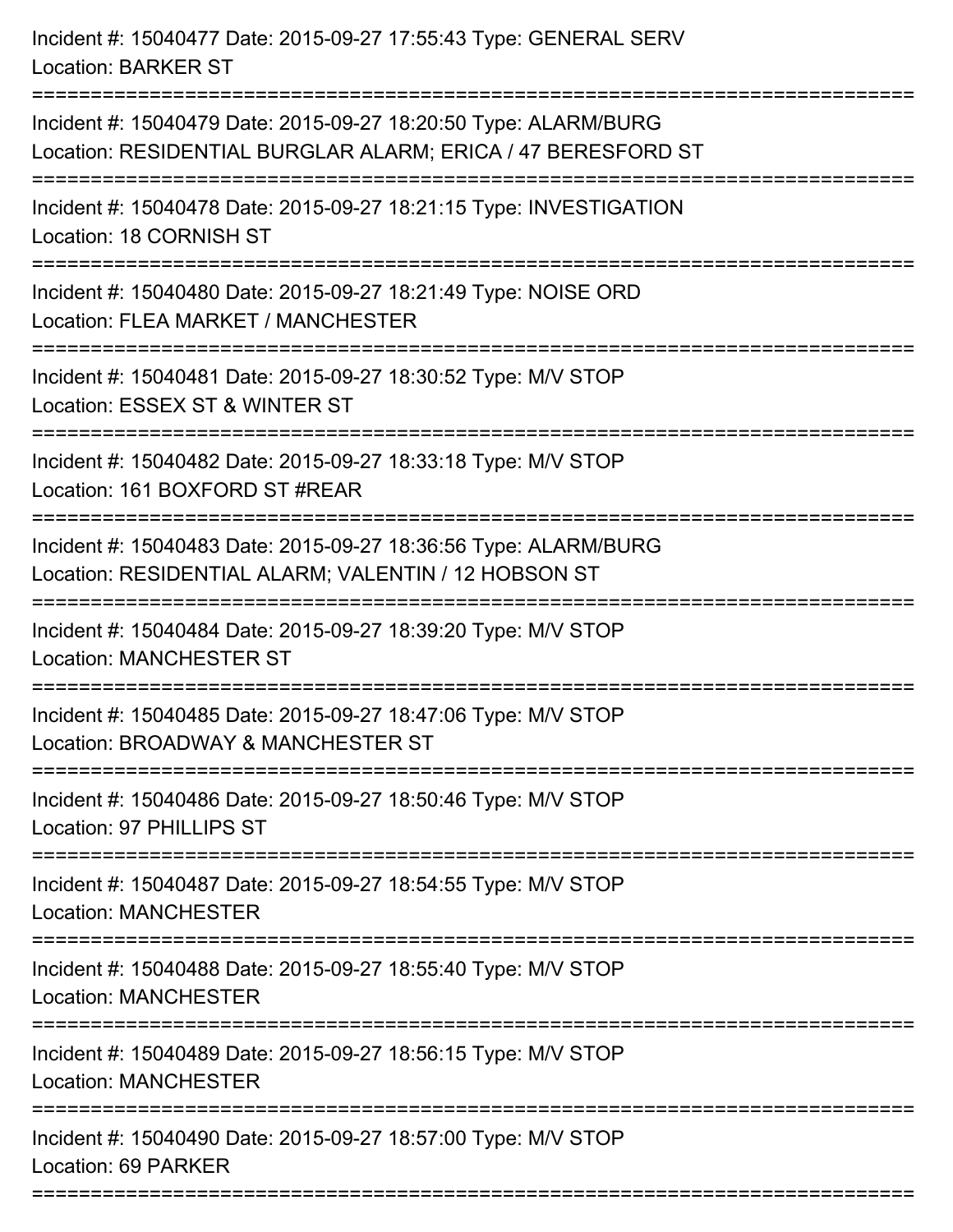Location: AVON ST & JACKSON ST =========================================================================== Incident #: 15040493 Date: 2015-09-27 19:02:16 Type: M/V STOP Location: 396 MARKET ST =========================================================================== Incident #: 15040492 Date: 2015-09-27 19:02:23 Type: AUTO ACC/PI Location: DORCHESTER ST & S UNION ST =========================================================================== Incident #: 15040494 Date: 2015-09-27 19:02:39 Type: MEDIC SUPPORT Location: 32 GROTON ST #202 =========================================================================== Incident #: 15040495 Date: 2015-09-27 19:26:11 Type: M/V STOP Location: ALLEN ST =========================================================================== Incident #: 15040496 Date: 2015-09-27 19:28:26 Type: DOMESTIC/PROG Location: ROOMING HOUSE / 235 BROADWAY #19 FL 2 =========================================================================== Incident #: 15040497 Date: 2015-09-27 19:42:21 Type: INVESTIGATION Location: 136 LAWRENCE ST =========================================================================== Incident #: 15040498 Date: 2015-09-27 19:49:58 Type: M/V STOP Location: HAVERHILL ST & LAWRENCE ST =========================================================================== Incident #: 15040499 Date: 2015-09-27 19:57:39 Type: MEDIC SUPPORT Location: 231 BROADWAY =========================================================================== Incident #: 15040500 Date: 2015-09-27 20:35:21 Type: M/V STOP Location: HIGH ST =========================================================================== Incident #: 15040501 Date: 2015-09-27 20:47:55 Type: MEDIC SUPPORT Location: 63 MAPLE ST =========================================================================== Incident #: 15040503 Date: 2015-09-27 20:51:28 Type: SUICIDE ATTEMPT Location: 52 EVERETT ST #1 REAR FL 1 =========================================================================== Incident #: 15040502 Date: 2015-09-27 20:53:27 Type: NOISE ORD Location: 198 UNION ST =========================================================================== Incident #: 15040504 Date: 2015-09-27 21:05:02 Type: M/V STOP Location: HIGH ST & STORROW ST ===========================================================================

Incident #: 15040505 Date: 2015 09 27 27 2015 09 27 27 28 29 2015 09 27 27 28 29 29 2016 09 27 28 29 29 2016 0<br>.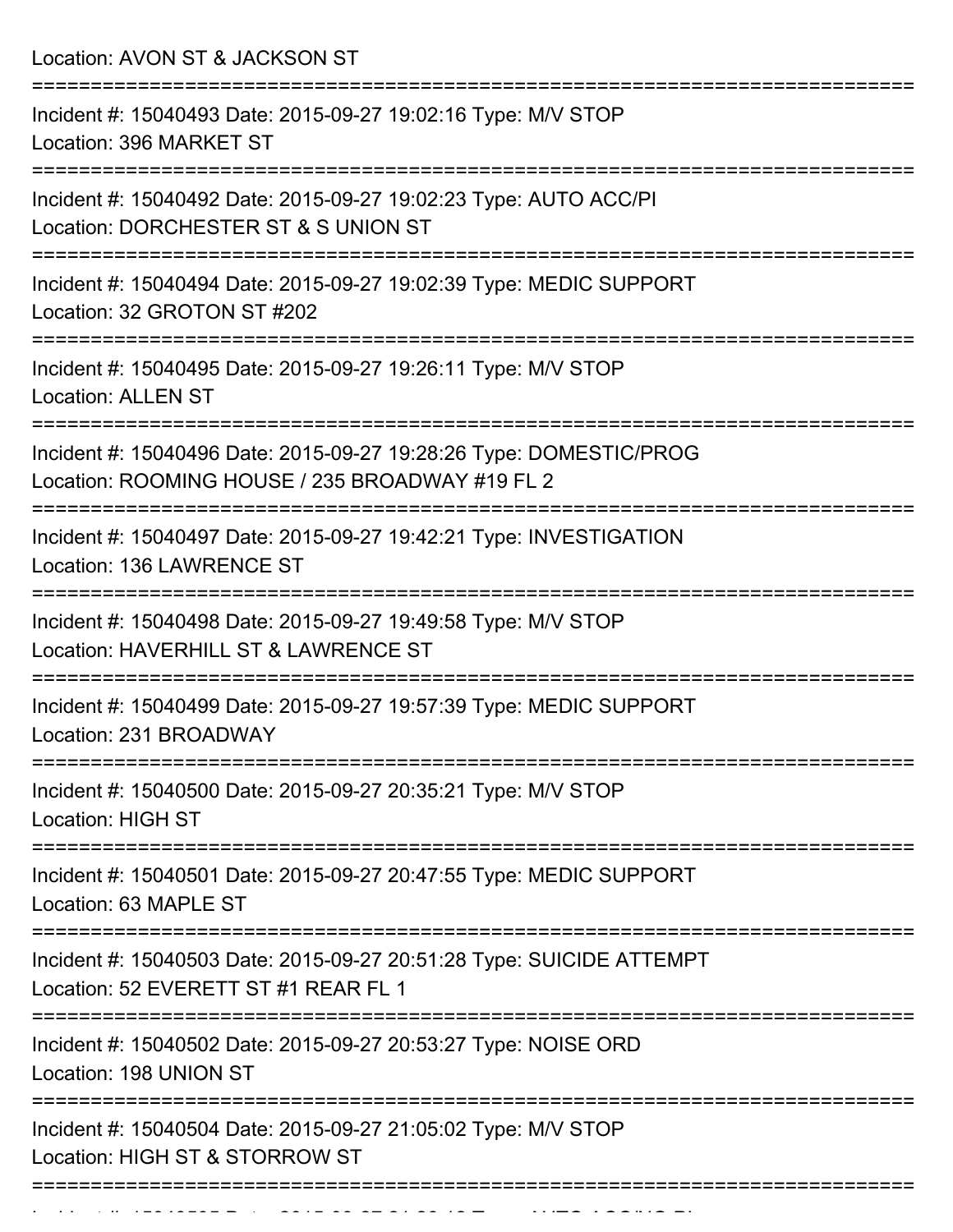| Location: HAFFNER'S GAS STATION / 69 PARKER ST                                                                                                          |
|---------------------------------------------------------------------------------------------------------------------------------------------------------|
| Incident #: 15040506 Date: 2015-09-27 21:42:48 Type: M/V STOP<br><b>Location: HIGH ST</b>                                                               |
| Incident #: 15040507 Date: 2015-09-27 21:45:45 Type: SUS PERS/MV<br>Location: MARKET ST & SALEM ST                                                      |
| Incident #: 15040508 Date: 2015-09-27 21:54:05 Type: CK WELL BEING<br>Location: 2 MUSEUM SQ #810 FL 8                                                   |
| Incident #: 15040509 Date: 2015-09-27 21:56:22 Type: SPECIAL CHECK<br>Location: CENTRAL CATHOLIC HIGH SCHOOL / 300 HAMPSHIRE ST<br>-------------------- |
| Incident #: 15040510 Date: 2015-09-27 22:00:36 Type: SUS PERS/MV<br>Location: BAILEY ST & SHAWSHEEN RD                                                  |
| Incident #: 15040511 Date: 2015-09-27 22:11:49 Type: NOISE ORD<br>Location: 446 HAMPSHIRE ST                                                            |
| Incident #: 15040512 Date: 2015-09-27 22:14:01 Type: SUS PERS/MV<br>Location: MEDFORD & MELROSE                                                         |
| Incident #: 15040513 Date: 2015-09-27 22:17:17 Type: UNWANTEDGUEST<br>Location: 110 JACKSON ST FL 2                                                     |
| Incident #: 15040515 Date: 2015-09-27 22:25:43 Type: UNWANTEDGUEST<br>Location: HOLIDAY INN EXPRESS / 224 WINTHROP AV                                   |
| Incident #: 15040514 Date: 2015-09-27 22:28:04 Type: ALARM/BURG<br>Location: FERNANDEZ BEAUTY SALON / 402 BROADWAY                                      |
| Incident #: 15040516 Date: 2015-09-27 22:33:00 Type: SUS PERS/MV<br>Location: BAILEY ST & OSGOOD ST                                                     |
| Incident #: 15040517 Date: 2015-09-27 22:34:05 Type: E911 HANGUP<br>Location: 35 CHICKERING ST                                                          |
| Incident #: 15040518 Date: 2015-09-27 22:55:20 Type: M/V STOP<br>Location: LAWRENCE ST & OAK ST                                                         |
|                                                                                                                                                         |